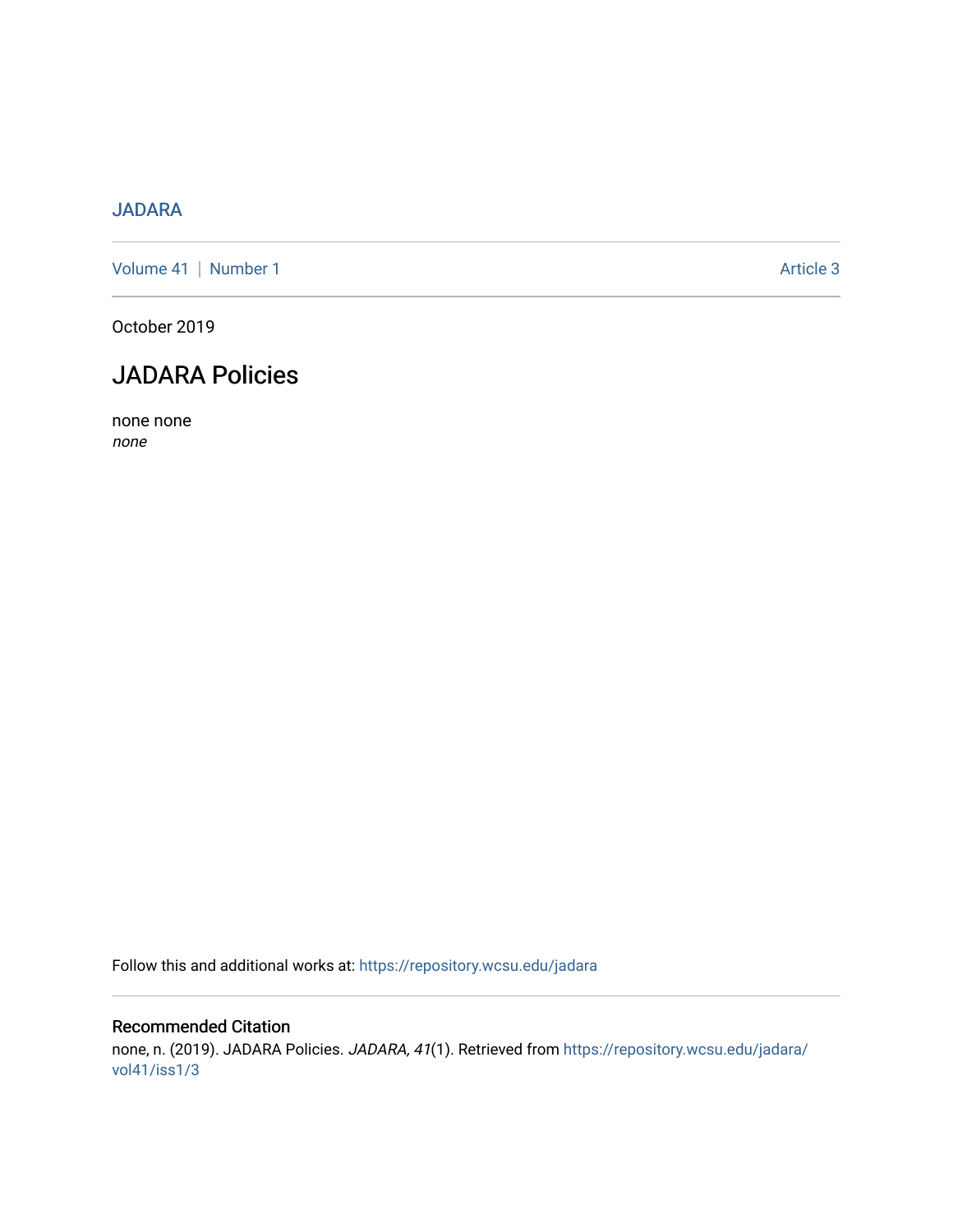none: JADARA Policies

# JADARA

## A Journal for

## Professionals

## Networking for Excellence in

### Service Delivery with

#### Individuals who are Deaf

#### or Hard of Hearing

#### **Editors**

New York University

Randolph L. Mowry Diane Morton<br>New York University Gallaudet University

#### Associate Editor

Gerard G. Walter National Technical Institute for the Deaf

#### Editorial Review Board

| Nancy Eldredge               | <b>Russell Rosen</b>                         |
|------------------------------|----------------------------------------------|
| private practice, Tuscon AZ  | Columbia University                          |
| Yvette Getch                 | John Schroedel                               |
| University of Georgia        | University of Arkansas                       |
| Irene Leigh                  | Myra Taff-Watson                             |
| <b>Gallaudet University</b>  | University of Arkansas at Little Rock        |
| Carlotta Lockmiller          | <b>Raymond Trybus</b>                        |
| East Central University      | California School of Professional Psychology |
| Greg Long                    | McCay Vernon                                 |
| Northern Illinois University | private practice, South PonteVedra Beach FL  |
| Nancy Long                   | Amatzia Weisel                               |
| Northern Illinois University | <b>Tel-Aviv University</b>                   |

©by ADARA 1999

| <b>VOLUME 33</b> | <b>NUMBER 2</b> | <b>WINTER 2000</b> |
|------------------|-----------------|--------------------|
|                  |                 |                    |